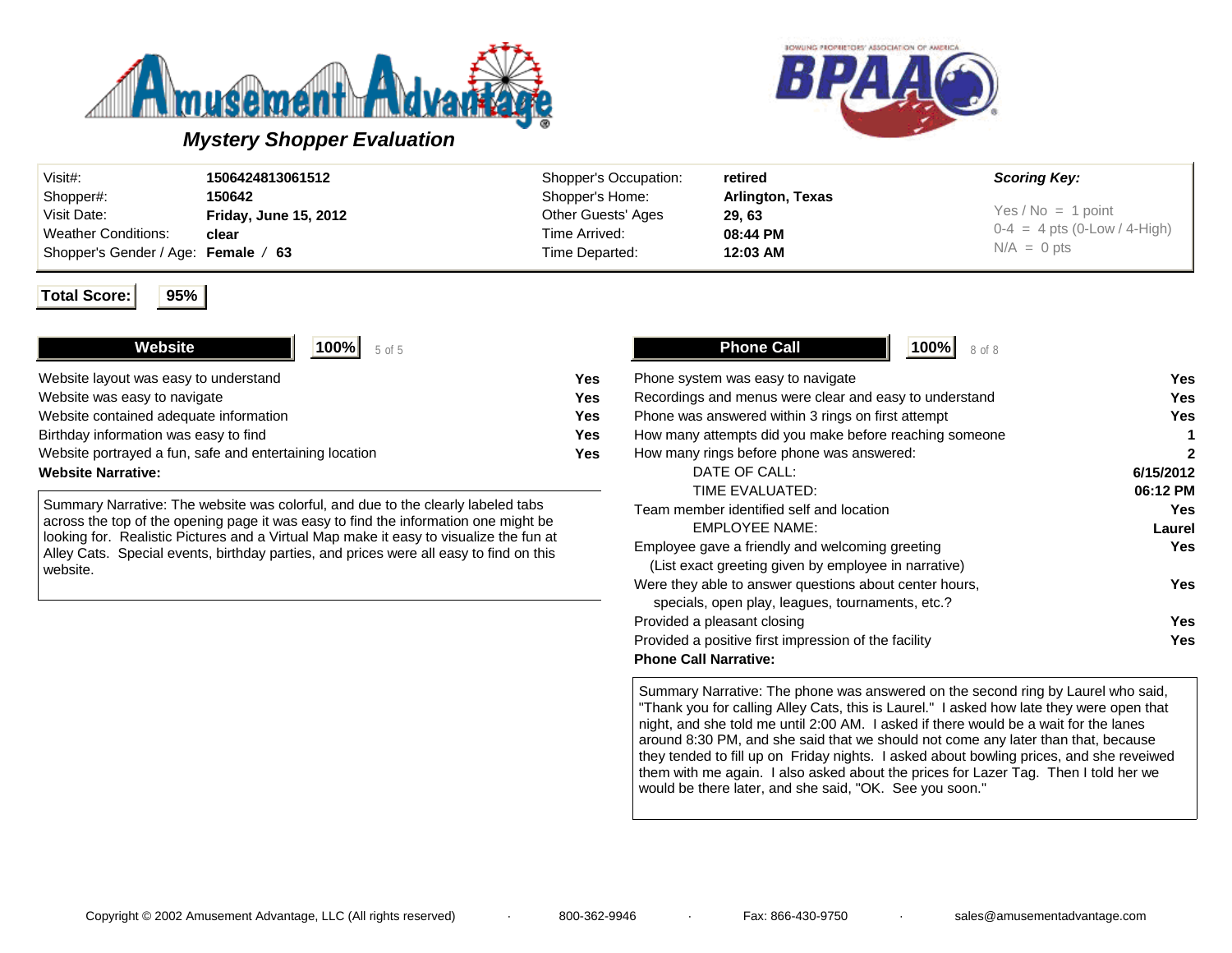# **Building Maintenance 1 100%** 11 of 11

| Facility was clearly marked and easy to locate            | Yes |
|-----------------------------------------------------------|-----|
| The parking lot was free of trash or litter               | Yes |
| The sidewalk/building entrance free of trash or litter    | Yes |
| The landscaping was free of trash or litter               | Yes |
| Exterior trash cans or ashtrays were clean and not        | Yes |
| full or overflowing                                       |     |
| Landscaping was well maintained, not overgrown            | Yes |
| with no excessive weeds                                   |     |
| The pavement was clean and not dirty or stained           | Yes |
| Parking lot well maintained (no pot holes or faded paint) | Yes |
| All windows and doors were clean and free of smudges      | Yes |
| The center's sign was fully lit if after dark             | Yes |
| All lights were on and not flickering or burned out       | Yes |
| <b>Building Maintenance Narrative:</b>                    |     |

Summary Narrative: This entertainment center was easy to access and had very good signage. The lights were are brightly lighted, and the spacious parking lot still had plenty of parking spaces. This facility was very well maintained and quite attractive in the parking lot next to Putt Putt Golf and Games. Front doors where clean and sparkling and inviting. There was no trash or litter at all around this facility. The parking lot was well lighted after dark making the area feel quite safe.

| <b>Restrooms</b><br>100%<br>$6$ of $6$               |                       |
|------------------------------------------------------|-----------------------|
| Were easy to find/adequate                           | Yes.                  |
| SPECIFIC LOCATION:                                   | <b>Center of Area</b> |
| TIME EVALUATED:                                      | 8:36 PM               |
| Were clear of water and trash                        | <b>Yes</b>            |
| Were well stocked with adequate supplies             | <b>Yes</b>            |
| Were pleasant smelling                               | <b>Yes</b>            |
| Were in good repair and working correctly            | <b>Yes</b>            |
| Trash containers were available and recently emptied | <b>Yes</b>            |
| <b>Restrooms Narrative:</b>                          |                       |

**Contract Contract Contract Contract** 

Summary Narrative: The restrooms were behind a circular wall in the center of the entertainment area. There was an alcove with water fountains in the center. The men's and women's sections were clearly defined and decorated with tiles that were black and turquoise on the ladies side and black and gold on the men's side. This design at the entrance continued into the restrooms. They were modern, clean, and fully supplied with paper, towels, and soap. All of the fixtures were clean and working properly.

| <b>Bowling Counter Area</b><br>92%<br>11 of 12          |               |
|---------------------------------------------------------|---------------|
| Area was clearly marked and easy to locate              | Yes           |
| The floor near the counter was clean and free of trash  | Yes           |
| Any lines were organized and moved quickly              | Yes           |
| Number of people in line ahead of you                   | 3             |
| How long did you wait to be helped                      | 2 min, 22 sec |
| (If longer than 3 minutes, explain what the employees   |               |
| were doing when you approached in the narrative)        |               |
| How many employees were working at the counter          | $\mathbf{2}$  |
| Prices were clearly posted and easy to understand       | No            |
| All menu/price boards were complete and in good shape   | N/A           |
| Promotional materials were clearly displayed at counter | Yes           |
| The counters were clean and free of dust or debris      | Yes           |
| Any glass surfaces were clean and free of smudges       | Yes           |
| The counters were organized and not overly cluttered    | Yes           |
| Discounts or special rates were advertised              | Yes           |
| Promotional signs at the counter were up to date        | Yes           |
| How long were you told the wait for a lane would be     | no wait       |
| How long did you wait for an open lane                  | no wait       |
| An adequate number of shoes were available for rent     | Yes           |
| Shoes were well maintained and in good condition        | Yes           |

**Bowling Counter Area Narrative:**

Scoring Explanations: I could not see posted prices or menu boards.

Summary Narrative: The Bowling Counter was in the center of the area, and was quite large. There were only a few people in line, and the lines moved quickly. Two cashiers were working the two windows. From time to time during the evening, there was a third person working behind the counter. There were plenty of shoes and clean socks for rent. There were a number of signs on stands and on the counters advertising the various events coming up and the special days and rates available during the summer. I did not see regular rates for bowling posted. There were no price boards or menu boards that we could see.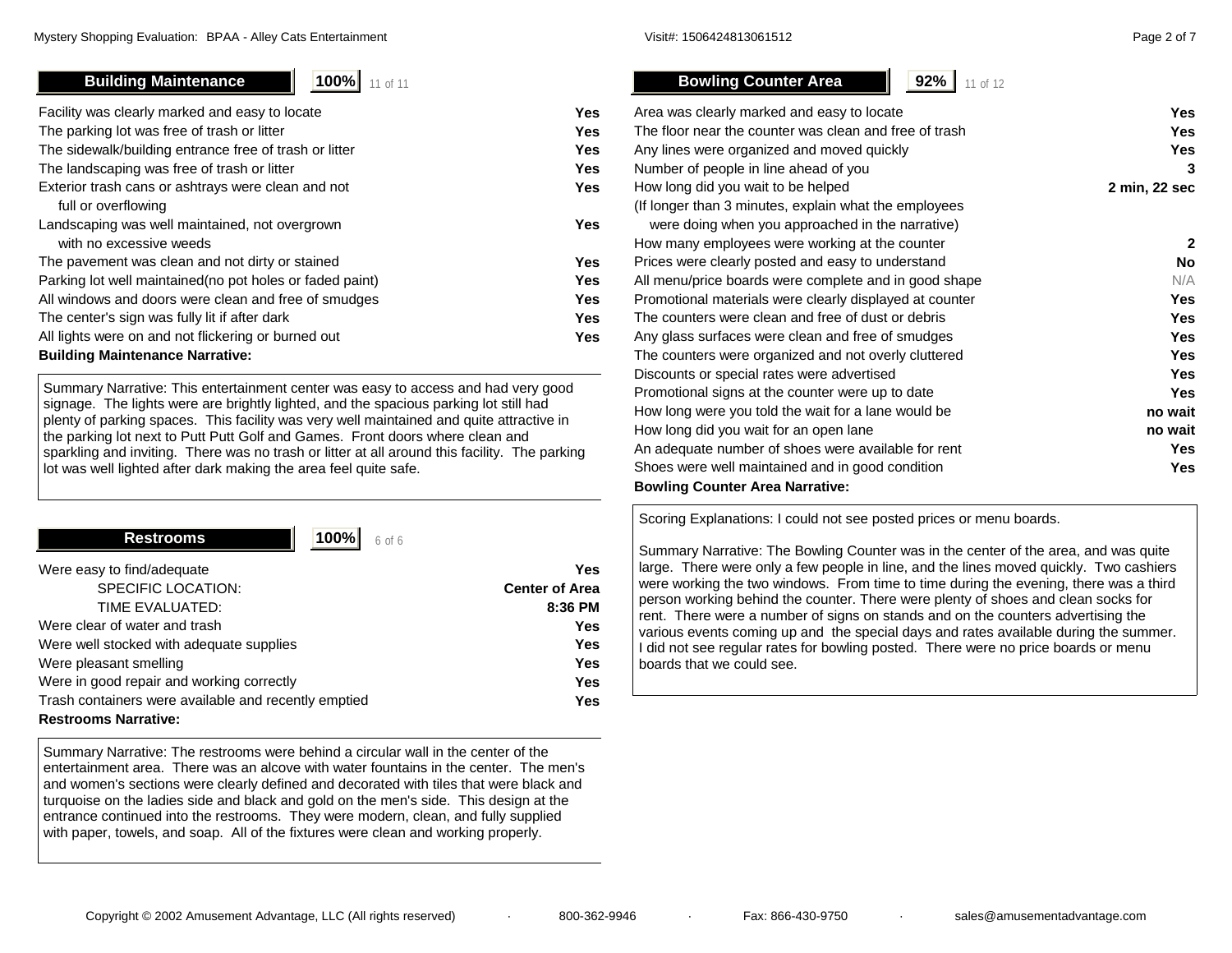# **Bowling Counter Team Member | 90%** | 9 of 10

| Greeted you pleasantly                                   | Yes      |
|----------------------------------------------------------|----------|
| Smiled and made eye contact                              | Yes      |
| <b>EMPLOYEE NAME:</b>                                    | Heather  |
| TIME EVALUATED:                                          | 08:43 PM |
| Was in uniform and neatly groomed                        | Yes      |
| Had a name tag or embroidered name clearly displayed     | No       |
| Demonstrated knowledge of attraction / prices            | Yes      |
| Answered your questions adequately                       | Yes      |
| Made suggestions / informed you of discounts or specials | N/A      |
| Handled transaction efficiently and correctly            | Yes      |
| Gave proper change/checked signature/ID (if applicable)  | Yes      |
| Projected a friendly and positive attitude               | Yes      |
| Thanked you and / or provided a pleasant closing         | Yes      |
| <b>Bowling Counter Team Member Narrative:</b>            |          |

Scoring Explanations: Heather was not wearing a name tag, and she did not mention any specials or discounts. I do not believe there were any offered on Friday evenings.

Summary Narrative: Heather was neatly groomed and seemed to be very knowledgable about the bowling center operations. She told us the prices and provided us with the rental shoes we needed. She was fast and efficient in ringing up our transaction, and I paid with exact change. She said there would not be a wait. We were to use lane 12 and would have one hour to bowl as many games as we wanted. After we left the bowling counter, I realized we did not know where to find the balls of the various weights and had to seek assistance from one of the associates nearby. Also, the lane numbers were very hard to see, and we had to have assistance to locate our lane.

**Bowling Lane Area 100%** 17 of 17 The bowling lane area was clean and well maintained **Yes** Floors in the lane area were clean & free of trash **Yes**The tables in the area were clean and free of trash **Yes**All chairs and tables were in good condition **Yes** Promotional materials in the area were up to date **Yes** Lanes were well maintained and functioning correctly **Yes** Scorekeeping machine was easy to use / working correctly **Yes** Area was fun and appealing **Yes** Bowling was fun to play at this facility **Yes** How would you rate the appearance of seating area? **4** How would you rate the appearance of the bowling lanes? **4 Bowling Area Narrative:**

Scoring Explanations: There were plenty of large, comfortable couches for seating. The coffee table in the center was large enough to hold everyone's drinks and snacks. There was plenty of space for everyone and their belongings. The lanes were clean and clear and perfect operating order. The neon around the lanes was attractive, and the large TV screens allowed us to keep us with our local Baseball team while we bowled.

Summary Narrative: The lanes were very well maintained, and the area was very attractive. The area was spacious, and the seating was comfortable. Large TV screens provided entertainment when it was not our turn to bowl. The bowling equipment all worked perfectly, and the automatic scoring machines were a plus.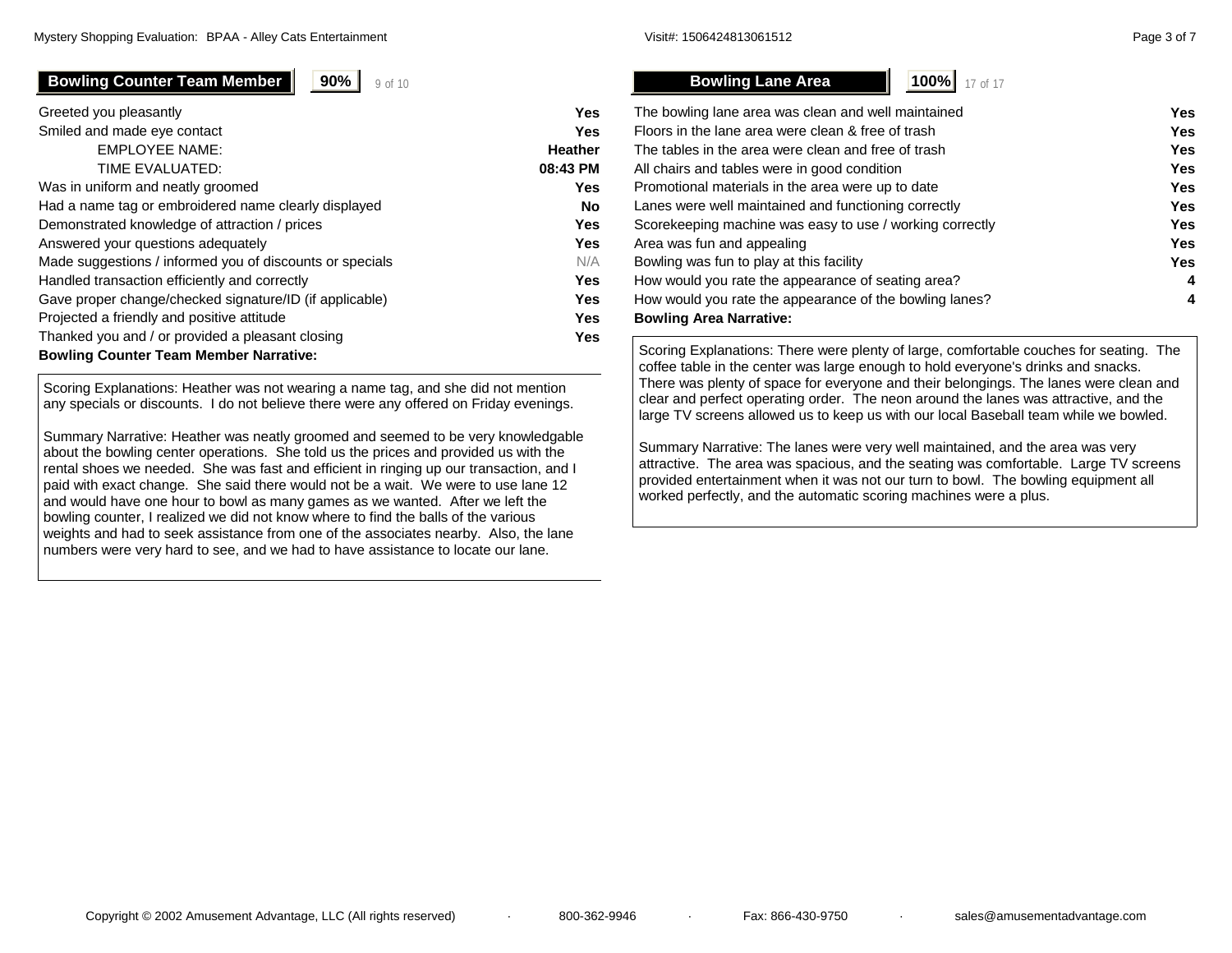**80%** $\frac{9}{6}$  | 4 of 5

| Area was clean and free of trash                       | Yes          |
|--------------------------------------------------------|--------------|
| TIME EVALUATED:                                        | 09:58 PM     |
| How long did you wait to be helped                     | 0            |
| Number of people in line ahead of you                  | 0            |
| Menu & prices were clearly posted / easy to understand | <b>No</b>    |
| Payment options were clearly posted                    | <b>Yes</b>   |
| The menu offered a wide variety of items               | <b>Yes</b>   |
| How many employees were working at the counter         | 3            |
| Amount of minutes it took to receive your order:       | 12min 23 sec |
| Condiments, napkins and straws were available          | Yes          |
| <b>Snack Bar Area Narrative:</b>                       |              |

Scoring Explanations: The full menu was not listed on the overhead boards. The entrees were pictured on the video board one at a time, and it was difficult to figure out what was available. Finally one of the employees behind the counter gave us a printed menu.

Summary Narrative: Once we saw the menu, it was quite extensive. There were no other customers in the snack bar at the time we were there, however other patrons throughout the bowling area were apparently also being served. It took quite a while to receive our order, but Kim brought it to us when it was ready. She was then back to pick up our tray when we finished.

**Snack Bar Team Mem** 

**100%**

| Shack Bar Team Member<br><b>100%</b> 13 of 13        |                  |
|------------------------------------------------------|------------------|
| Greeted you pleasantly                               | Yes              |
| Smiled and made eye contact                          | <b>Yes</b>       |
| Was in uniform and neatly groomed                    | Yes              |
| Had a name tag or embroidered name clearly displayed | Yes              |
| <b>EMPLOYEE NAME:</b>                                | <b>Kim Bowen</b> |
| Demonstrated knowledge of menu                       | Yes              |
|                                                      |                  |

| Demonstrated knowledge of menu                          | Yes        |
|---------------------------------------------------------|------------|
| Answered your questions adequately                      | <b>Yes</b> |
| Asked if you needed anything else or made suggestions   | <b>Yes</b> |
| Gave proper change/checked signature/ID (if applicable) | Yes        |
| Gave you adequate receipt                               | Yes        |
| Handled transaction efficiently and correctly           | Yes        |
| Projected a friendly and positive attitude              | Yes        |
| Behaved professionally at all times                     | <b>Yes</b> |
| Thanked you and / or provided a pleasant closing        | Yes        |
| <b>Snack Bar Team Member Narrative:</b>                 |            |

Summary Narrative: Kim was very friendly and very professional. She helped us with the menu and rang up our selections very quickly. She made change and then prepared our drinks. We seated ourselves at one of the many tables outside the snack bar. Once our order was ready, she brought it out to us and asked if we needed any additional condiments or napkins. Kim came by to check on us while we were eating. When we were finished, she came by and picked up our tray and trash. There was a birthday party around a group of tables next to us, but there was still plenty of room for everyone.

**Snack Bar Food**

 **100%** $\gamma_0$  6 of 6

| Food was prepared according to order              | Yes |
|---------------------------------------------------|-----|
| Food appeared appetizing                          | Yes |
| Food temperature was correct                      | Yes |
| Food was prepared well and seasoned appropriately | Yes |
| Ingredients were fresh and of high quality        | Yes |
| Food tasted appealing                             | Yes |
| <b>Food Narrative:</b>                            |     |

Summary Narrative: My guest had ordered a quacamole burger, and when it was served it was very attractive on the plate. The food was hot and very tasty. My guest reported it as one of the best burgers he had ever eaten. The fries were crispy on the outside and soft and flaky on the inside. The food was seasoned just right. Our soft drinks were very cold and had just the right amount of carbonation.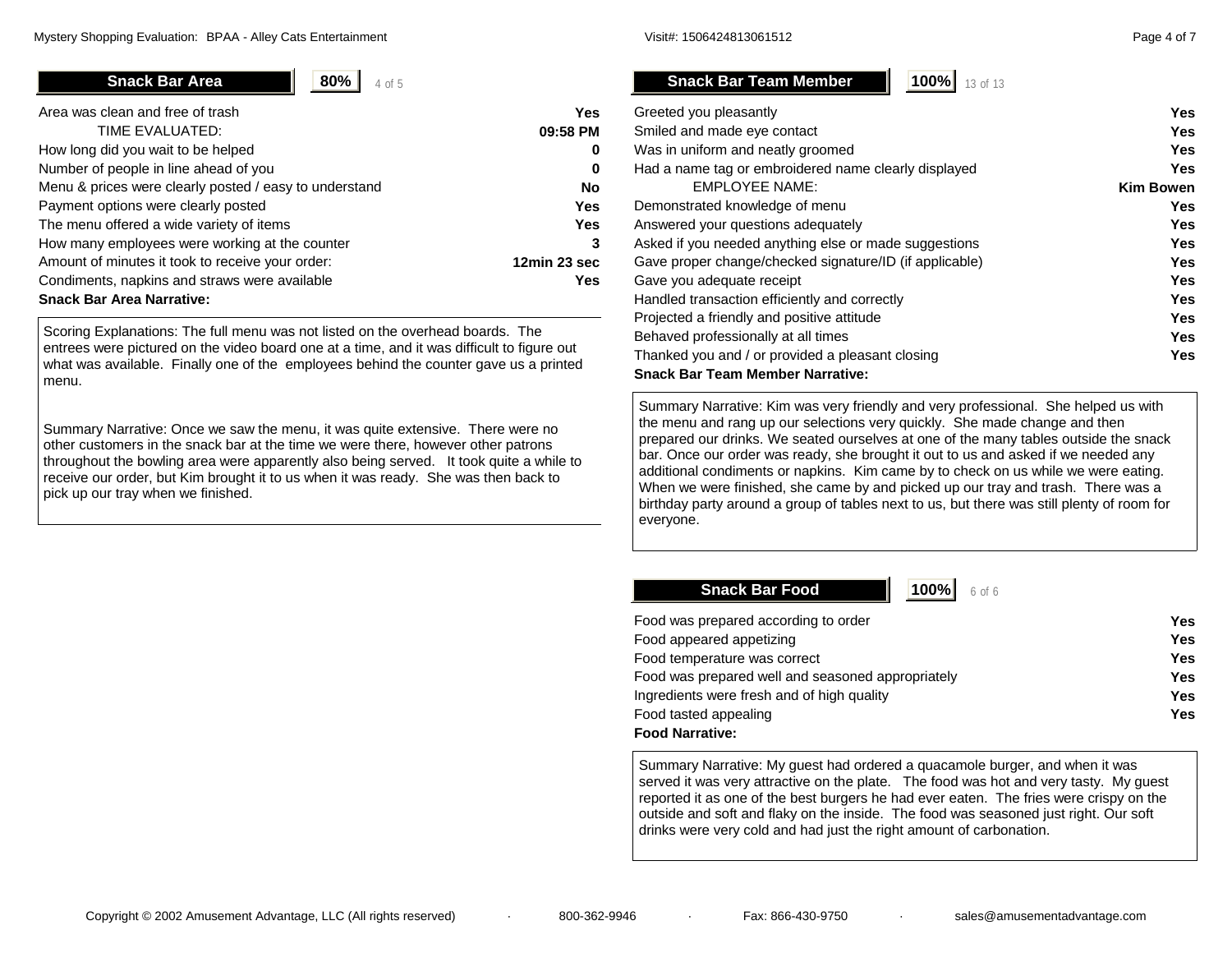**Bartender**

## **Food Ordered**

#### **Food Ordered:**

Summary Narrative: California Burger meal. It contained a burger with quacamole, fries, and a soft drink.

**Bar Area**

 **100%** $\frac{9}{6}$  4 of 4

| Area was clean and free of trash                | Yes          |
|-------------------------------------------------|--------------|
| TIME EVALUATED:                                 | 11:33 PM     |
| How long did you wait to be helped              | <sup>0</sup> |
| Drink specials were listed on signs or placards | Yes.         |
| The bar had a pleasant atmosphere               | Yes.         |
| Counters were clean, free of spills and dry     | Yes.         |
| <b>Bar Area Narrative:</b>                      |              |

Summary Narrative: The bar was full of patrons with a steady flow of folks walking up to order drinks. The Bartenders were friendly and efficient. They carded everyone, regardless of age and then gave them a wristband to show that ID had been checked.

| Greeted you pleasantly                                  | Yes        |
|---------------------------------------------------------|------------|
| Smiled and made eye contact                             | <b>Yes</b> |
| Was in uniform and neatly groomed                       | <b>Yes</b> |
| Had a name tag or embroidered name clearly displayed    | Yes        |
| <b>EMPLOYEE NAME:</b>                                   | Angelica   |
| Demonstrated drink knowledge                            | <b>Yes</b> |
| If you ordered a cocktail, they suggested premium brand | <b>Yes</b> |
| If you are under 35 years old, were you asked for ID    | N/A        |
| Amount of time it took to receive your drinks           | 46 seconds |
| Handled your drinks efficiently                         | Yes        |
| Handled transaction efficiently and correctly           | <b>Yes</b> |
| Gave proper change/checked signature/ID (if applicable) | <b>Yes</b> |
| Projected a friendly and positive attitude              | <b>Yes</b> |
| Thanked you and / or provided a pleasant closing        | Yes        |
| <b>Bartender Narrative:</b>                             |            |

**100%**

 $70$  | 11 of 11

Summary Narrative: All the bar seats were full except one, which I was able to occupy. However, the Bartender was right there with a drink menu. I ordered my drink, and the Bartender quickly mixed it and served it on a cocktail napkin. She asked if I wanted to run a tab or pay as she went. I gave her a credit card. She finished the transaction quickly and returned with the receipt. I left two dollars on the bar, which Bartender put into the tip jar. The drink was very good, and the Bartender had brought the bottle of Quervo Gold over to me to encourage me to order the Gold instead of the Silver. Later I asked about the contents of a liquor bottle with pink liquor, and we discussed the kind of drinks that could be made from it.

| <b>100%</b> 3 of 3<br><b>Drinks</b>               |     |
|---------------------------------------------------|-----|
| Drinks were made correctly                        | Yes |
| Drinks tasted good / appropriate flavor           | Yes |
| Drinks were served at the appropriate temperature | Yes |
| Drinks Narrative:                                 |     |

Summary Narrative: I ordered a cocktail called Arizona Catcus Juice. I watched the Bartender mix the drink and garnish it with a marishino cherry and a lime slice. She served it in a tall glass with a cocktail napkin. Shortly before I finished the drink, the Bartender asked if I would like a refill.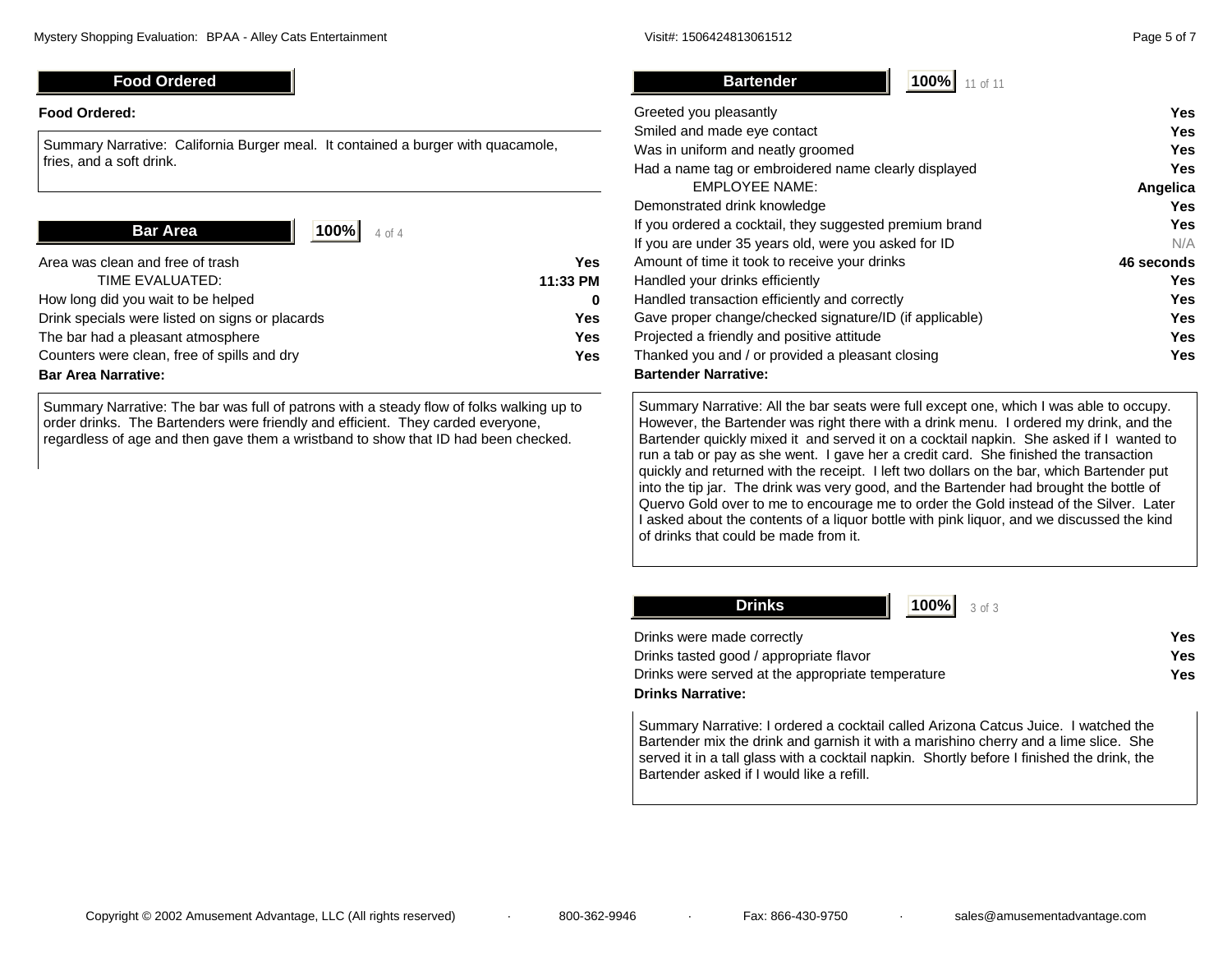# **Drinks Ordered**

#### **Drinks Ordered:**

Summary Narrative: The Arizona Catcus Juice was made with a three count pour of Quervo Gold Tequila, a three count of Peach Schnapps, and a two count of Triple Sec. This was all poured into a glass and pineapple juice and cranberry juice was added. Next a scoop of ice was added to a tumbler which was inverted over the glass and shaken. The drink was then poured over ice into the glass and garnished with a cherry and lime slice.

# **Arcade and Prize Center**

 **100%** $\frac{9}{9}$  9 of 9

| Area was clearly marked and easy to locate             | Yes        |
|--------------------------------------------------------|------------|
| TIME EVALUATED:                                        | 10:52 PM   |
| Area was clean and free of trash                       | <b>Yes</b> |
| All games were clean and in good condition             | <b>Yes</b> |
| Most games were functioning correctly                  | <b>Yes</b> |
| Change / tokens were readily available/easy to acquire | Yes        |
| Did you notice any games marked out of order           | <b>No</b>  |
| If so, how many                                        | 0          |
| Prizes were organized/attractively displayed           | <b>Yes</b> |
| Prizes were in adequate supply/ well stocked           | <b>Yes</b> |
| Prize point levels / amounts were clearly labeled      | <b>Yes</b> |
| Arcade and Prize Center Narrative.                     |            |

## **Arcade and Prize Center Narrative:**

Summary Narrative: There were little or no instructions with the games, and it often took a minute or two to find an associate free to explain. It was frustrating not to know how to play when your coins were already in the game. Sometimes, tickets were out or paper to print results was out. There were many nice games, and a large group of young people was enjoying them. There were three Card Kiosks for buying a card and adding points to it, and 3 Kiosks to redeem tickets and place points on the cards.

**Prize Center Team Member**

 **100%** $70$  | 11 of 11

| Greeted you pleasantly                               | Yes        |
|------------------------------------------------------|------------|
| Smiled and made eye contact                          | <b>Yes</b> |
| Was in uniform and neatly groomed                    | <b>Yes</b> |
| Had a name tag or embroidered name clearly displayed | <b>Yes</b> |
| <b>EMPLOYEE NAME:</b>                                | Vanessa    |
| Handled change efficiently                           | <b>Yes</b> |
| Handled refund situation pleasantly and promptly     | <b>Yes</b> |
| Handled receipts and prizes efficiently/ correctly   | <b>Yes</b> |
| Awarded extra or larger prizes when asked            | No         |
| Allowed me to buy a prize(s) when asked              | <b>No</b>  |
| Made suggestions / was helpful                       | <b>Yes</b> |
| Thanked you and / or provided a pleasant closing     | <b>Yes</b> |
| Prize Center Team Member Narrative:                  |            |

Summary Narrative: The employees at the redemption center were friendly and helpful. They explained the how the card was used, and Jarred rang up my transaction. When my guest and I finished playing the points on the card we had a 42 points and were able to get two tiny cloth pinkie rings and a Chinese finger puzzle. The associates were very good to work with guests and patient.